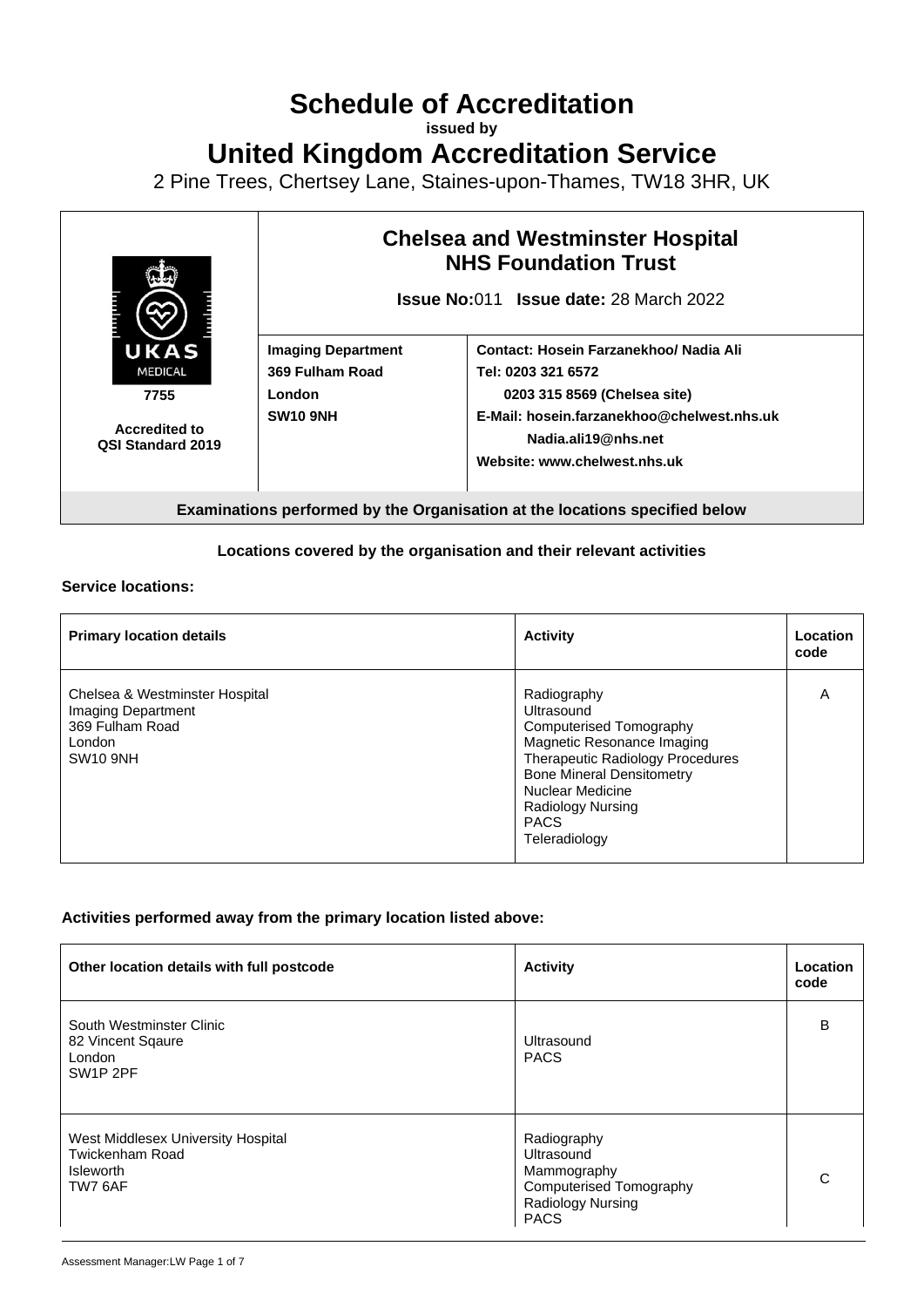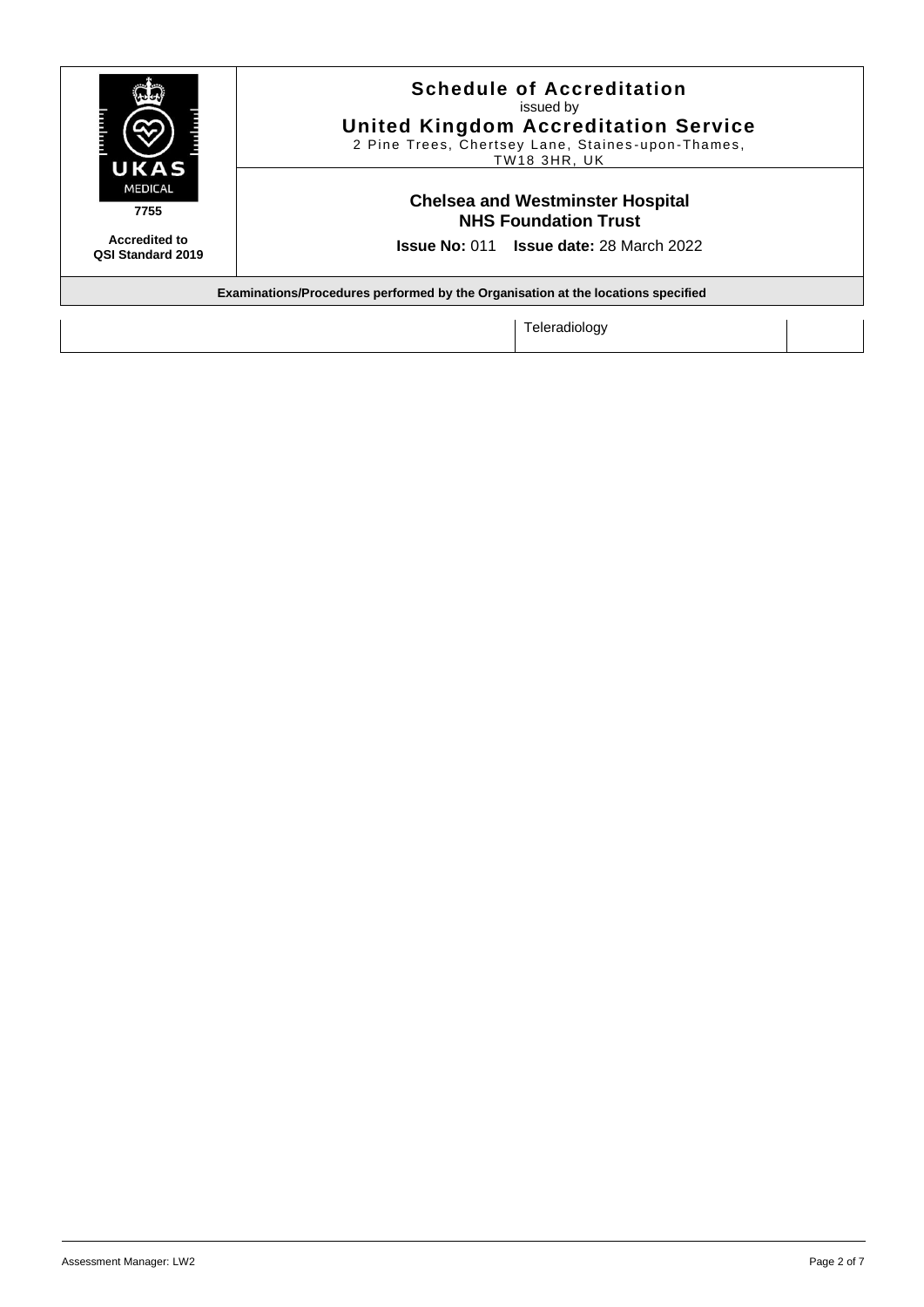

| Modality    | Type of<br>Examination/Procedure<br>Performed                                                                                   | Equipment/Techniques used                                                                                                                      | Location<br>Code |
|-------------|---------------------------------------------------------------------------------------------------------------------------------|------------------------------------------------------------------------------------------------------------------------------------------------|------------------|
| Radiography | Direct Digital Radiography<br>Paediatrics                                                                                       | Carestream DR7500<br><b>Siemens Axiom Aristos FX Plus</b><br>Siemens Ysio with Orthopaedic software<br>package<br><b>Siemens Multix Fusion</b> | A                |
|             | Dental Radiography                                                                                                              | KAVO DENTAL 3D PRO                                                                                                                             |                  |
|             | Mobile Radiography                                                                                                              | <b>GE AMX4</b><br>GE AMX4+<br>Optima xr200 AMX                                                                                                 |                  |
|             |                                                                                                                                 | Fujifilm FDR Go<br>Fujifilm FDR Go<br>Samsung Mobile                                                                                           |                  |
|             | Fluoroscopy (Departmental)<br>Endoscopy                                                                                         | Artis Zee Multi Purpose<br>Artis Zee Multi Purpose                                                                                             |                  |
|             | Fluoroscopy (Mobiles)                                                                                                           | Philips BV Endura R2.3<br>Philips BV Endura<br>Philips BV Endura<br>Siemens Arcadis<br><b>GE Fluorostar</b>                                    |                  |
|             | Angiography - Diagnostic &<br>Interventional<br>Reporting                                                                       | Siemens AXIOM Artis dTA-<br>Medrad Mark 7 Arterion Injector<br>GE Logic S8 ultrasound                                                          |                  |
|             |                                                                                                                                 | Intussusception Insufflator VIMAP VMX<br>1020A                                                                                                 |                  |
| Ultrasound  | General<br>UltrasoundMusculoskeletal<br>Ultrasound<br>Gynaecological Ultrasound<br>Paediatric Ultrasound<br>Vascular Ultrasound |                                                                                                                                                | A                |
|             | <b>Obstetric Ultrasound</b>                                                                                                     | GE Voluson E8<br>GE Voluson E8<br>GE Voluson E8<br><b>GE Voluson E8</b><br>GE Voluson E8<br>GE Voluson E8                                      |                  |

## DETAIL OF ACCREDITATION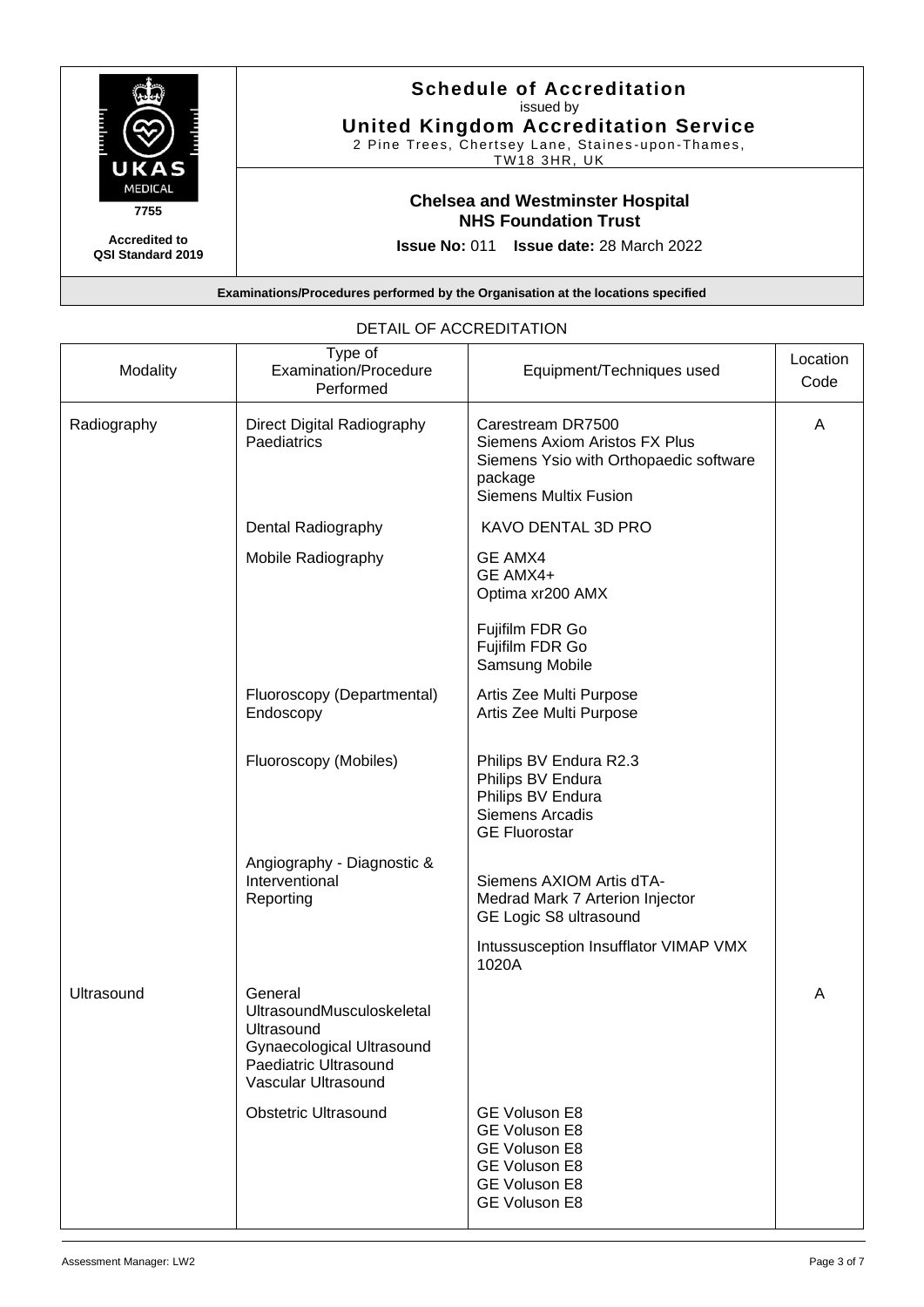

| Modality                                   | Type of<br>Examination/Procedure<br>Performed                                            | Equipment/Techniques used                                                                   | Location<br>Code |
|--------------------------------------------|------------------------------------------------------------------------------------------|---------------------------------------------------------------------------------------------|------------------|
| Ultrasound (cont'd)                        | <b>Interventional Ultrasound</b>                                                         | GE <sub>S8</sub>                                                                            |                  |
|                                            | <b>Ultrasound Reporting</b>                                                              |                                                                                             |                  |
| Computerised<br>Tomography                 | General CT<br>Interventional CT                                                          | Siemens Somatom Edge Plus                                                                   | A                |
|                                            | Virtual endoscopy<br>Paediatric CT                                                       | Siemens Somatom Edge                                                                        |                  |
|                                            | CT Angiography<br>CT Cardiac                                                             | 2x Ulrich CT Injectors (RIS/PACS)                                                           |                  |
|                                            | <b>CT Reporting</b>                                                                      |                                                                                             |                  |
| Magnetic Resonance<br>Imaging              | <b>General MRI</b><br>Musculoskeletal MRI<br>Neuro MRI<br>Vascular MRI<br>Paediatric MRI | Siemens MAGNETOM Avanto 1.5T<br>Siemens MAGNETOM Avanto Fit 1.5T<br>Optistar Elite Injector | A                |
|                                            | <b>MRI Reporting</b>                                                                     |                                                                                             |                  |
| <b>Therapeutic Radiology</b><br>Procedures | Vascular procedures<br>Non-vascular procedures                                           | Siemens Axiom Artis dTA<br>Medrad Provis Mark V injector                                    | A                |
| <b>Bone Mineral</b><br>Densitometry        | <b>DEXA</b>                                                                              | Vertec Hologic Discovery QDR                                                                | A                |
|                                            |                                                                                          |                                                                                             |                  |
|                                            |                                                                                          |                                                                                             |                  |
|                                            |                                                                                          |                                                                                             |                  |
|                                            |                                                                                          |                                                                                             |                  |
|                                            |                                                                                          |                                                                                             |                  |
|                                            |                                                                                          |                                                                                             |                  |
|                                            |                                                                                          |                                                                                             |                  |
|                                            |                                                                                          |                                                                                             |                  |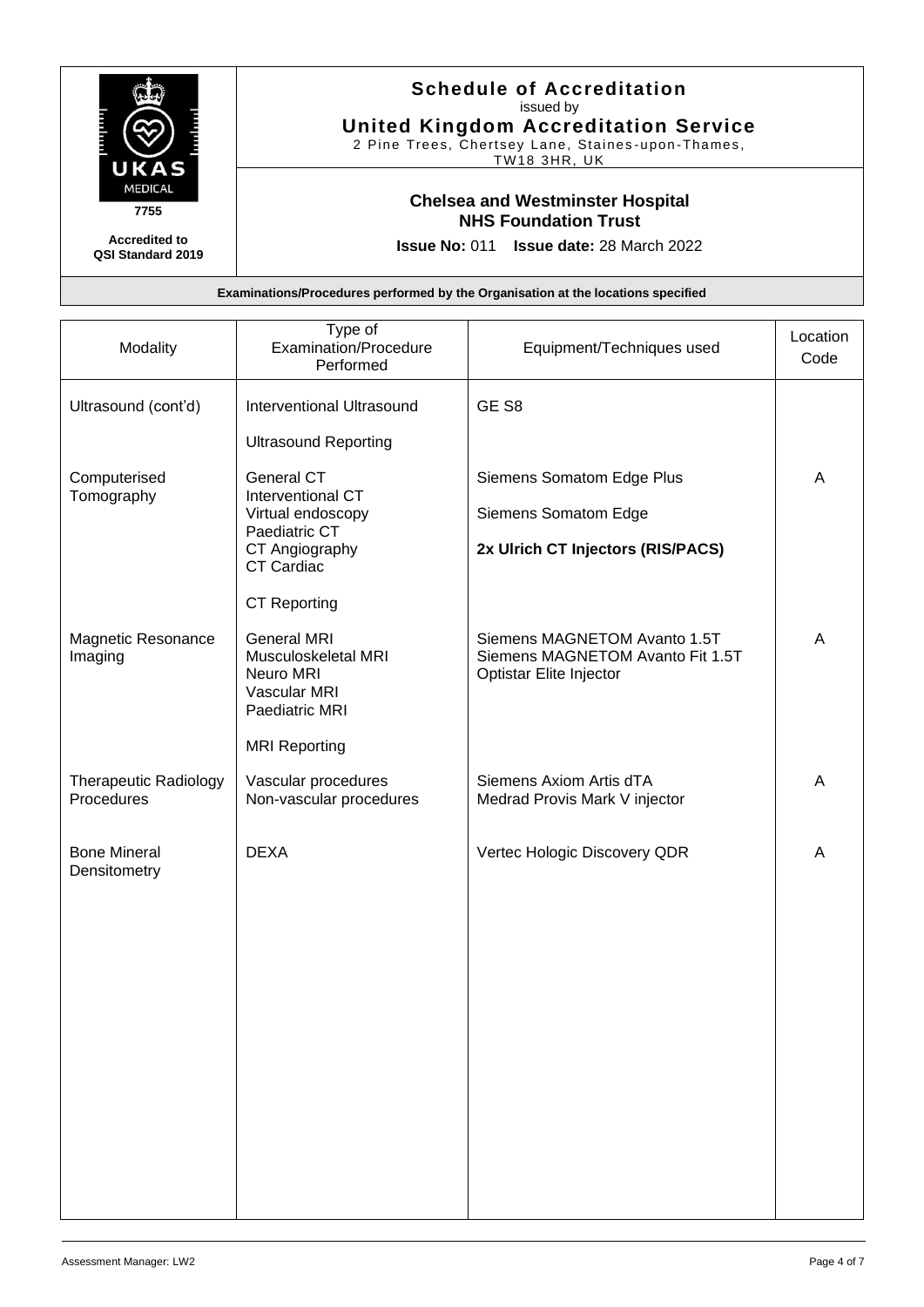

| Modality             | Type of<br>Examination/Procedure<br>Performed                                                                                                                                                                                | Equipment/Techniques used                                          | Location<br>Code |
|----------------------|------------------------------------------------------------------------------------------------------------------------------------------------------------------------------------------------------------------------------|--------------------------------------------------------------------|------------------|
| Radionuclide Imaging | SPECT/CT<br>Brain scans<br><b>Cardiac Scans</b><br>Lung / V/Q scans<br>Gastro-Intestinal scans<br>Hepatobiliary scans<br>Renal scans<br>Bone scans<br>Bone marrow scans<br>Endocrine scans<br>Infection scans<br>Paediatrics | <b>ADAC EpicForte</b><br>Capintec CRC-25R dose calibrator          | A                |
| <b>PACS</b>          | <b>RNI Reporting</b><br>Viewing, electronic storage,<br>reporting and retrieval of<br>diagnostic images                                                                                                                      | Sectra<br><b>IDS7</b>                                              | A                |
|                      | <b>RIS</b>                                                                                                                                                                                                                   | Soliton Radiology +                                                |                  |
| Radiology Nursing    | Interventional examinations<br>Fluoroscopy examinations                                                                                                                                                                      | Assisting with procedures                                          | A                |
| Tele-Radiology       | Image Transfer                                                                                                                                                                                                               | Medica Group Nighthawk<br>PACSMail<br>I.E.P - Burnbank Systems Ltd | A                |
| Ultrasound           | <b>General Ultrasound</b><br>Gynaecological Ultrasound<br><b>Obstetric Ultrasound</b>                                                                                                                                        | GE Voluson E8                                                      |                  |
| <b>PACS</b>          | Viewing, electronic storage,<br>reporting and retrieval of<br>diagnostic images                                                                                                                                              | Sectra<br><b>IDS7</b>                                              | В                |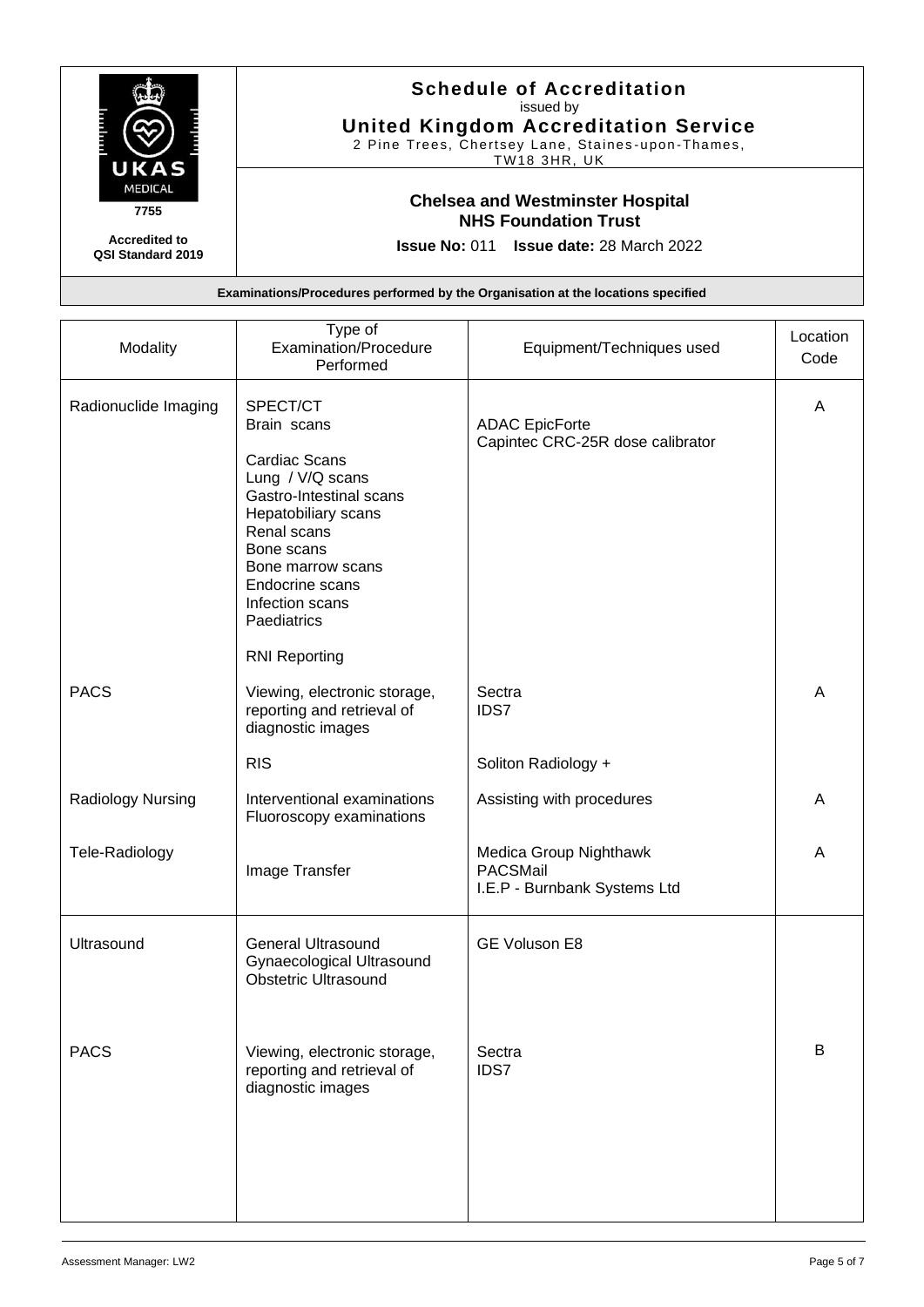

| Modality                   | Type of<br><b>Examination/Procedure</b><br>Performed                                                                                       | Equipment/Techniques used                                                                                                                                           | Location<br>Code |
|----------------------------|--------------------------------------------------------------------------------------------------------------------------------------------|---------------------------------------------------------------------------------------------------------------------------------------------------------------------|------------------|
| Radiography                | Direct digital radiography<br>Computed radiography<br>Paediatrics                                                                          | Siemens Buckystar<br>Siemens Buckystar<br>Siemens Buckystar<br>Siemens Buckystar<br>Fuji FCR Capsula XLII<br>Xograph T3 Precision<br>Siemens Ysio<br>Siemens artpix |                  |
|                            | Mobile Radiography                                                                                                                         | G.E. AMX4<br>Fuji DR Go                                                                                                                                             |                  |
|                            | Fluoroscopy (Mobile)                                                                                                                       | Ziehm Vision Ortho<br><b>Siemens Cios</b>                                                                                                                           | C                |
|                            | Fluoroscopy (Departmental)<br>Reporting                                                                                                    | Siemens Axiom Sireskop SD<br>Toshiba Ultimax-i                                                                                                                      |                  |
| Ultrasound                 | <b>General Ultrasound</b><br>Musculoskeletal Ultrasound<br>Gynaecological Ultrasound<br>Paediatric Ultrasound<br>Vascular Ultrasound       | G.E Logic E9G.E Logic E9<br>G.E Logic E9<br>G.E Logic E9<br>G.E Logic E9<br>Siemens S2000<br>Sonosite 180Plus<br>Toshiba Aplio i800                                 |                  |
|                            | Ultrasound reporting                                                                                                                       |                                                                                                                                                                     |                  |
| Mammography                | Diagnostic Mammography<br>Reporting                                                                                                        | Hologic 3Dimensions 3D                                                                                                                                              |                  |
| Computerised<br>Tomography | <b>General CT</b><br>Interventional CT<br>Virtual endoscopy<br>Paediatric CT<br>CT Angiography<br><b>CT Cardiac</b><br><b>CT Reporting</b> | <b>Siemens Definition Edge</b><br><b>Toshiba Aquillion CX</b><br>Bracco EmpowerCTA injector system<br>Bracco EmpowerCTA injector system                             | C                |